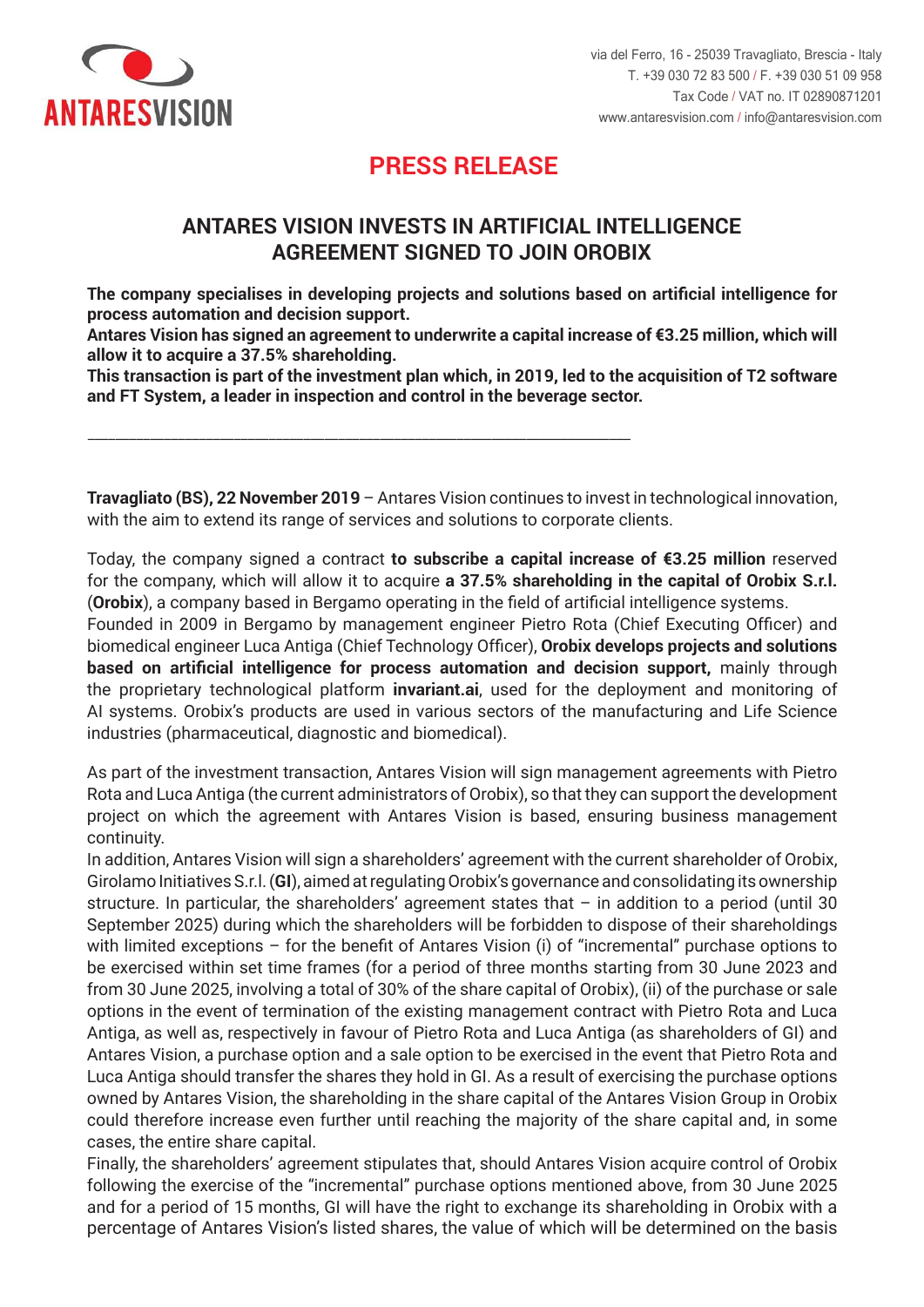

# **PRESS RELEASE PRESS RELEASE**

of the average capitalisation of Antares Vision in the 3 months prior to exercising the exchange. Subject to the fulfilment of certain conditions for underwriting the capital increase, the investment is expected to be made by 2019.

The resources provided through the capital increase will be used to support the development plans, which are aimed at making Orobix one of the top leading AI Service Companies.

Orobix expects to generate revenues of approximately €1.5 million in 2019.

Regulation, since none of the applicable significant indices stands above 25%. It should be noted that the operation is not significant pursuant to art. 12 of the AIM Issuers

The shareholding will allow Antares Vision to strengthen its position in smart data management thanks to the expertise gained by Orobix, which offers its solutions to companies that are leaders La partecipazione consentirà ad Antares Vision di rafforzare il posizione di rafforzare il posizione di rafforzare il posizione di rafforzare il posizione di rafforzare il posizione di rafforzare il posizione di rafforzare in their respective sectors. It will also be integrated with the R&D activities and the Innovation

This transaction is part of Antares Vision's investment plan in technological innovation (for a total of about €64 million) which, in 2019, led to the acquisition of T2 software and FT System, a leader in inspection and control in the beverage sector.

Antares Vision was assisted in the transaction by Orsingher Ortu - Avvocati Associati (legal advisor) and Studio Claudio Marchese (financial and tax advisor).

"Artificial intelligence systems play a central role in the digital transformation process of businesses", said Emidio Zorzella, President and CEO of Antares Vision. "Therefore, investing in was a strategic choice: in this way, we will be able to strengthen our offer for our corporate delle imprese dell'arato della della dichiarato Emidio Zorzella, Presidente e Amministratore Delegato di Antar<br>Delle Sorzella, Presidente e Amministratore Delegato di Antares di Antares di Antares di Antares di Antares di a player that has succeeded in translating its skills into effective solutions applied to production clients".

Pietro Rota, Chief Executing Officer of Orobix, said: "With this transaction, Orobix's efforts to become a benchmark company in the field of AI applied to processes continue and gain new whom I would like to thank from the bottom of my heart, should be proud of the excellent result achieved and ready to face the new and exciting challenges ahead with courage and passion". dell'AI applicata ai processi. Antares Vision è un partner ambizioso, innovativo e di grande momentum. Antares Vision is an ambitious, innovative and very solid partner. Our entire team,